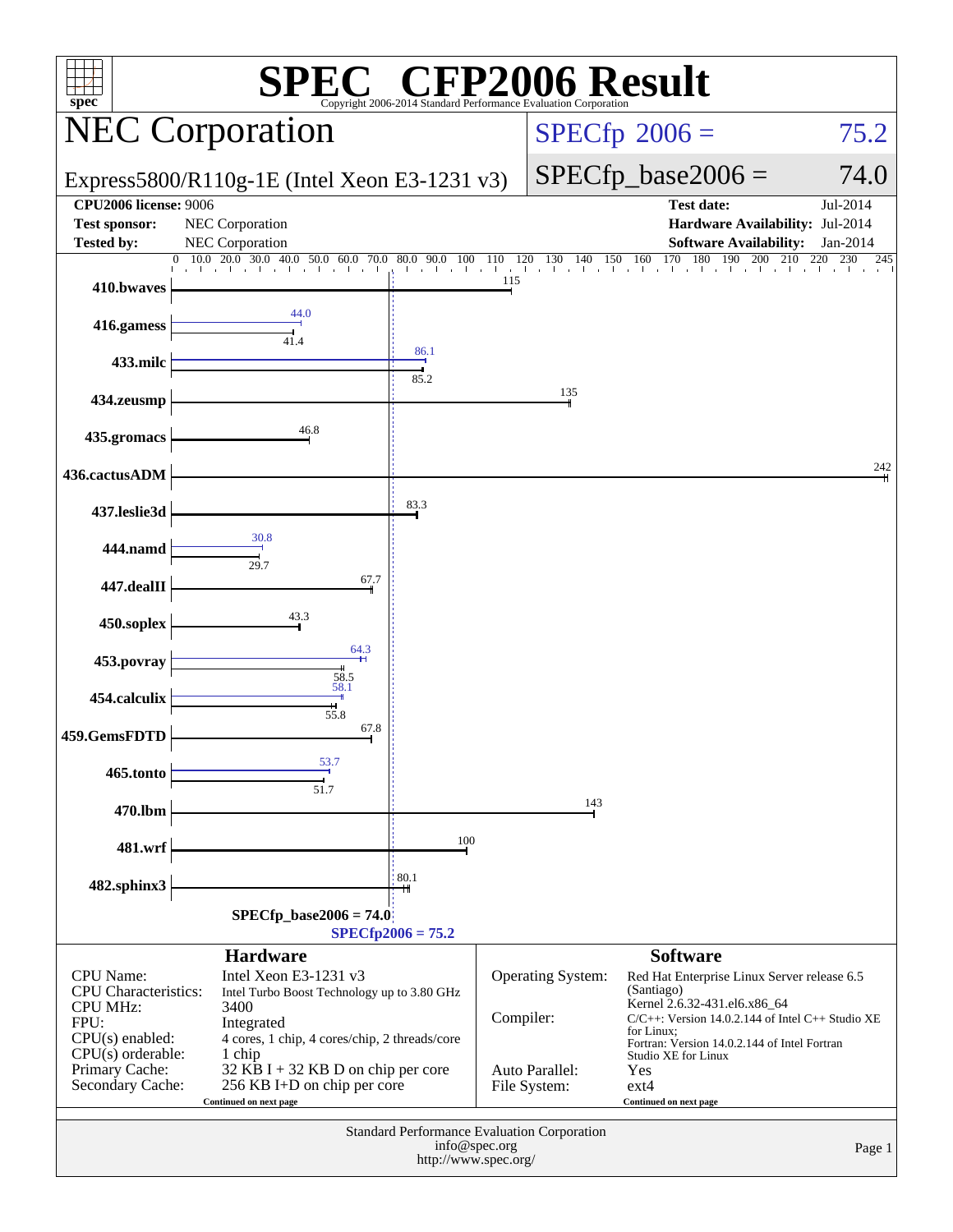

### NEC Corporation

### $SPECfp2006 = 75.2$  $SPECfp2006 = 75.2$

Express5800/R110g-1E (Intel Xeon E3-1231 v3)

 $SPECfp\_base2006 = 74.0$ **[CPU2006 license:](http://www.spec.org/auto/cpu2006/Docs/result-fields.html#CPU2006license)** 9006 **[Test date:](http://www.spec.org/auto/cpu2006/Docs/result-fields.html#Testdate)** Jul-2014

| <b>Test sponsor:</b>                                                       | NEC Corporation                                                                                                    |                                                                                    | Hardware Availability: Jul-2014                            |          |
|----------------------------------------------------------------------------|--------------------------------------------------------------------------------------------------------------------|------------------------------------------------------------------------------------|------------------------------------------------------------|----------|
| <b>Tested by:</b>                                                          | NEC Corporation                                                                                                    |                                                                                    | <b>Software Availability:</b>                              | Jan-2014 |
| L3 Cache:<br>Other Cache:<br>Memory:<br>Disk Subsystem:<br>Other Hardware: | 8 MB I+D on chip per chip<br>None<br>16 GB (2 x 8 GB 2Rx8 PC3-12800E-11, ECC)<br>1 x 250 GB SATA, 7200 RPM<br>None | <b>System State:</b><br><b>Base Pointers:</b><br>Peak Pointers:<br>Other Software: | Run level 3 (multi-user)<br>64-bit<br>$32/64$ -bit<br>None |          |

| <b>Results Table</b>                                                                                     |                |              |                |       |                |       |                |              |                |              |                |              |
|----------------------------------------------------------------------------------------------------------|----------------|--------------|----------------|-------|----------------|-------|----------------|--------------|----------------|--------------|----------------|--------------|
|                                                                                                          | <b>Base</b>    |              |                |       | <b>Peak</b>    |       |                |              |                |              |                |              |
| <b>Benchmark</b>                                                                                         | <b>Seconds</b> | <b>Ratio</b> | <b>Seconds</b> | Ratio | <b>Seconds</b> | Ratio | <b>Seconds</b> | <b>Ratio</b> | <b>Seconds</b> | <b>Ratio</b> | <b>Seconds</b> | <b>Ratio</b> |
| 410.bwayes                                                                                               | 118            | 115          | 118            | 115   | 118            | 115   | 118            | 115          | 118            | 115          | 118            | 115          |
| 416.gamess                                                                                               | 475            | 41.3         | 473            | 41.4  | 472            | 41.5  | 445            | 44.0         | 445            | 44.0         | 445            | 44.0         |
| $433$ .milc                                                                                              | 108            | 85.2         | 108            | 85.1  | 107            | 85.4  | 107            | 86.1         | 106            | 86.3         | 107            | 86.1         |
| 434.zeusmp                                                                                               | 67.4           | 135          | 67.2           | 135   | 67.4           | 135   | 67.4           | 135          | 67.2           | 135          | 67.4           | <u>135</u>   |
| 435.gromacs                                                                                              | 153            | 46.8         | 153            | 46.8  | 153            | 46.8  | 153            | 46.8         | 153            | 46.8         | 153            | 46.8         |
| 436.cactusADM                                                                                            | 49.4           | 242          | 49.2           | 243   | 49.4           | 242   | 49.4           | 242          | 49.2           | 243          | 49.4           | 242          |
| 437.leslie3d                                                                                             | 113            | 83.3         | 113            | 83.4  | 113            | 83.0  | 113            | 83.3         | 113            | 83.4         | 113            | 83.0         |
| 444.namd                                                                                                 | 270            | 29.7         | 270            | 29.7  | 270            | 29.7  | 261            | 30.8         | 261            | 30.8         | 261            | 30.8         |
| 447.dealII                                                                                               | 169            | 67.7         | 169            | 67.7  | 168            | 68.1  | 169            | 67.7         | 169            | 67.7         | 168            | 68.1         |
| 450.soplex                                                                                               | 190            | 43.8         | 194            | 43.0  | 192            | 43.3  | 190            | 43.8         | 194            | 43.0         | 192            | 43.3         |
| 453.povray                                                                                               | 90.8           | 58.6         | 90.9           | 58.5  | 92.4           | 57.6  | 83.0           | 64.1         | 82.8           | 64.3         | 80.7           | 65.9         |
| 454.calculix                                                                                             | 152            | 54.3         | 148            | 55.8  | 148            | 55.8  | 143            | 57.7         | 142            | 58.1         | 142            | 58.1         |
| 459.GemsFDTD                                                                                             | 156            | 67.8         | 156            | 67.8  | 157            | 67.7  | 156            | 67.8         | 156            | 67.8         | 157            | 67.7         |
| 465.tonto                                                                                                | 191            | 51.6         | 190            | 51.7  | 190            | 51.7  | 183            | 53.7         | 183            | 53.8         | 184            | 53.5         |
| 470.1bm                                                                                                  | 95.7           | 144          | 95.9           | 143   | 95.8           | 143   | 95.7           | 144          | 95.9           | 143          | 95.8           | <u>143</u>   |
| 481.wrf                                                                                                  | 112            | 100          | 111            | 100   | 112            | 100   | 112            | 100          | 111            | 100          | 112            | <b>100</b>   |
| 482.sphinx3                                                                                              | 243            | 80.1         | 241            | 80.7  | 248            | 78.7  | 243            | 80.1         | 241            | 80.7         | 248            | 78.7         |
| Results appear in the order in which they were run. Bold underlined text indicates a median measurement. |                |              |                |       |                |       |                |              |                |              |                |              |

#### **[Operating System Notes](http://www.spec.org/auto/cpu2006/Docs/result-fields.html#OperatingSystemNotes)**

Stack size set to unlimited using "ulimit -s unlimited"

#### **[Platform Notes](http://www.spec.org/auto/cpu2006/Docs/result-fields.html#PlatformNotes)**

 BIOS Settings: Energy Performance: Performance

#### **[General Notes](http://www.spec.org/auto/cpu2006/Docs/result-fields.html#GeneralNotes)**

Environment variables set by runspec before the start of the run:  $KMP_A$ FFINITY = "granularity=fine, compact, 1, 0"  $LD$ \_LIBRARY\_PATH = "/home/cpu2006/libs/32:/home/cpu2006/libs/64:/home/cpu2006/sh" OMP\_NUM\_THREADS = "4"

Continued on next page

Standard Performance Evaluation Corporation [info@spec.org](mailto:info@spec.org) <http://www.spec.org/>

Page 2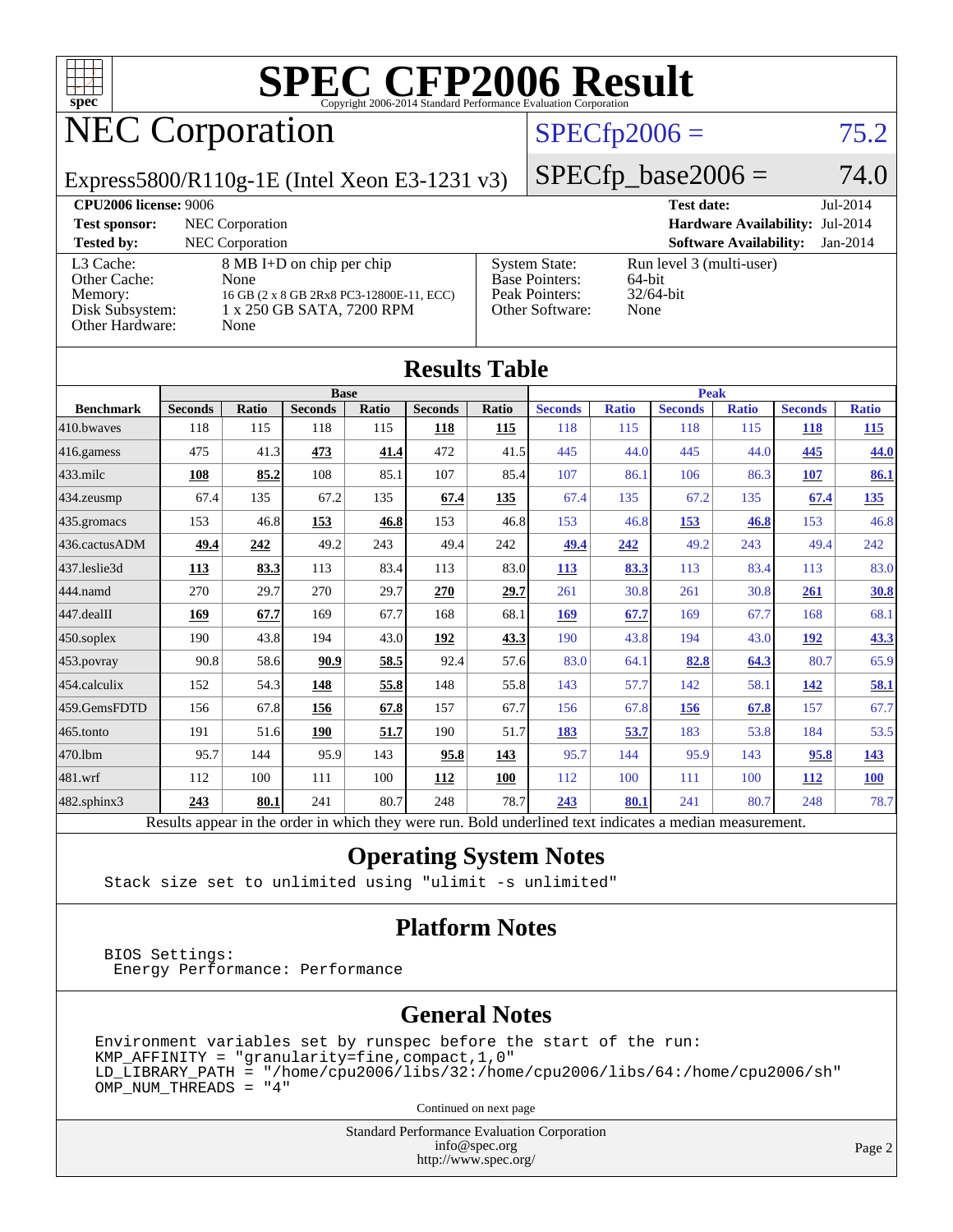

### NEC Corporation

 $SPECTp2006 = 75.2$ 

Express5800/R110g-1E (Intel Xeon E3-1231 v3)

**[Test sponsor:](http://www.spec.org/auto/cpu2006/Docs/result-fields.html#Testsponsor)** NEC Corporation **[Hardware Availability:](http://www.spec.org/auto/cpu2006/Docs/result-fields.html#HardwareAvailability)** Jul-2014

 $SPECfp\_base2006 = 74.0$ **[CPU2006 license:](http://www.spec.org/auto/cpu2006/Docs/result-fields.html#CPU2006license)** 9006 **[Test date:](http://www.spec.org/auto/cpu2006/Docs/result-fields.html#Testdate)** Jul-2014

**[Tested by:](http://www.spec.org/auto/cpu2006/Docs/result-fields.html#Testedby)** NEC Corporation **[Software Availability:](http://www.spec.org/auto/cpu2006/Docs/result-fields.html#SoftwareAvailability)** Jan-2014

#### **[General Notes \(Continued\)](http://www.spec.org/auto/cpu2006/Docs/result-fields.html#GeneralNotes)**

 Added glibc-static-2.12-1.132.el6.x86\_64.rpm to enable static linking Transparent Huge Pages enabled with: echo always > /sys/kernel/mm/redhat\_transparent\_hugepage/enabled

**[Base Compiler Invocation](http://www.spec.org/auto/cpu2006/Docs/result-fields.html#BaseCompilerInvocation)**

[C benchmarks](http://www.spec.org/auto/cpu2006/Docs/result-fields.html#Cbenchmarks):  $-m64$ 

[C++ benchmarks:](http://www.spec.org/auto/cpu2006/Docs/result-fields.html#CXXbenchmarks) [icpc -m64](http://www.spec.org/cpu2006/results/res2014q3/cpu2006-20140805-30761.flags.html#user_CXXbase_intel_icpc_64bit_bedb90c1146cab66620883ef4f41a67e)

[Fortran benchmarks](http://www.spec.org/auto/cpu2006/Docs/result-fields.html#Fortranbenchmarks): [ifort -m64](http://www.spec.org/cpu2006/results/res2014q3/cpu2006-20140805-30761.flags.html#user_FCbase_intel_ifort_64bit_ee9d0fb25645d0210d97eb0527dcc06e)

[Benchmarks using both Fortran and C](http://www.spec.org/auto/cpu2006/Docs/result-fields.html#BenchmarksusingbothFortranandC): [icc -m64](http://www.spec.org/cpu2006/results/res2014q3/cpu2006-20140805-30761.flags.html#user_CC_FCbase_intel_icc_64bit_0b7121f5ab7cfabee23d88897260401c) [ifort -m64](http://www.spec.org/cpu2006/results/res2014q3/cpu2006-20140805-30761.flags.html#user_CC_FCbase_intel_ifort_64bit_ee9d0fb25645d0210d97eb0527dcc06e)

### **[Base Portability Flags](http://www.spec.org/auto/cpu2006/Docs/result-fields.html#BasePortabilityFlags)**

| 410.bwaves: -DSPEC CPU LP64                |                                                                |
|--------------------------------------------|----------------------------------------------------------------|
| 416.gamess: -DSPEC_CPU_LP64                |                                                                |
| 433.milc: -DSPEC CPU LP64                  |                                                                |
| 434.zeusmp: -DSPEC_CPU_LP64                |                                                                |
| 435.gromacs: -DSPEC_CPU_LP64 -nofor_main   |                                                                |
| 436.cactusADM: -DSPEC CPU LP64 -nofor main |                                                                |
| 437.leslie3d: -DSPEC CPU LP64              |                                                                |
| 444.namd: - DSPEC_CPU LP64                 |                                                                |
| 447.dealII: -DSPEC CPU LP64                |                                                                |
| 450.soplex: -DSPEC_CPU_LP64                |                                                                |
| 453.povray: -DSPEC_CPU_LP64                |                                                                |
| 454.calculix: -DSPEC_CPU_LP64 -nofor_main  |                                                                |
| 459. GemsFDTD: - DSPEC CPU LP64            |                                                                |
| 465.tonto: - DSPEC CPU LP64                |                                                                |
| 470.1bm: - DSPEC CPU LP64                  |                                                                |
|                                            | 481.wrf: -DSPEC CPU_LP64 -DSPEC_CPU_CASE_FLAG -DSPEC_CPU_LINUX |
| 482.sphinx3: -DSPEC_CPU_LP64               |                                                                |

### **[Base Optimization Flags](http://www.spec.org/auto/cpu2006/Docs/result-fields.html#BaseOptimizationFlags)**

[C benchmarks](http://www.spec.org/auto/cpu2006/Docs/result-fields.html#Cbenchmarks):

[-xCORE-AVX2](http://www.spec.org/cpu2006/results/res2014q3/cpu2006-20140805-30761.flags.html#user_CCbase_f-xAVX2_5f5fc0cbe2c9f62c816d3e45806c70d7) [-ipo](http://www.spec.org/cpu2006/results/res2014q3/cpu2006-20140805-30761.flags.html#user_CCbase_f-ipo) [-O3](http://www.spec.org/cpu2006/results/res2014q3/cpu2006-20140805-30761.flags.html#user_CCbase_f-O3) [-no-prec-div](http://www.spec.org/cpu2006/results/res2014q3/cpu2006-20140805-30761.flags.html#user_CCbase_f-no-prec-div) [-static](http://www.spec.org/cpu2006/results/res2014q3/cpu2006-20140805-30761.flags.html#user_CCbase_f-static) [-parallel](http://www.spec.org/cpu2006/results/res2014q3/cpu2006-20140805-30761.flags.html#user_CCbase_f-parallel) [-opt-prefetch](http://www.spec.org/cpu2006/results/res2014q3/cpu2006-20140805-30761.flags.html#user_CCbase_f-opt-prefetch) [-ansi-alias](http://www.spec.org/cpu2006/results/res2014q3/cpu2006-20140805-30761.flags.html#user_CCbase_f-ansi-alias)

Continued on next page

Standard Performance Evaluation Corporation [info@spec.org](mailto:info@spec.org) <http://www.spec.org/>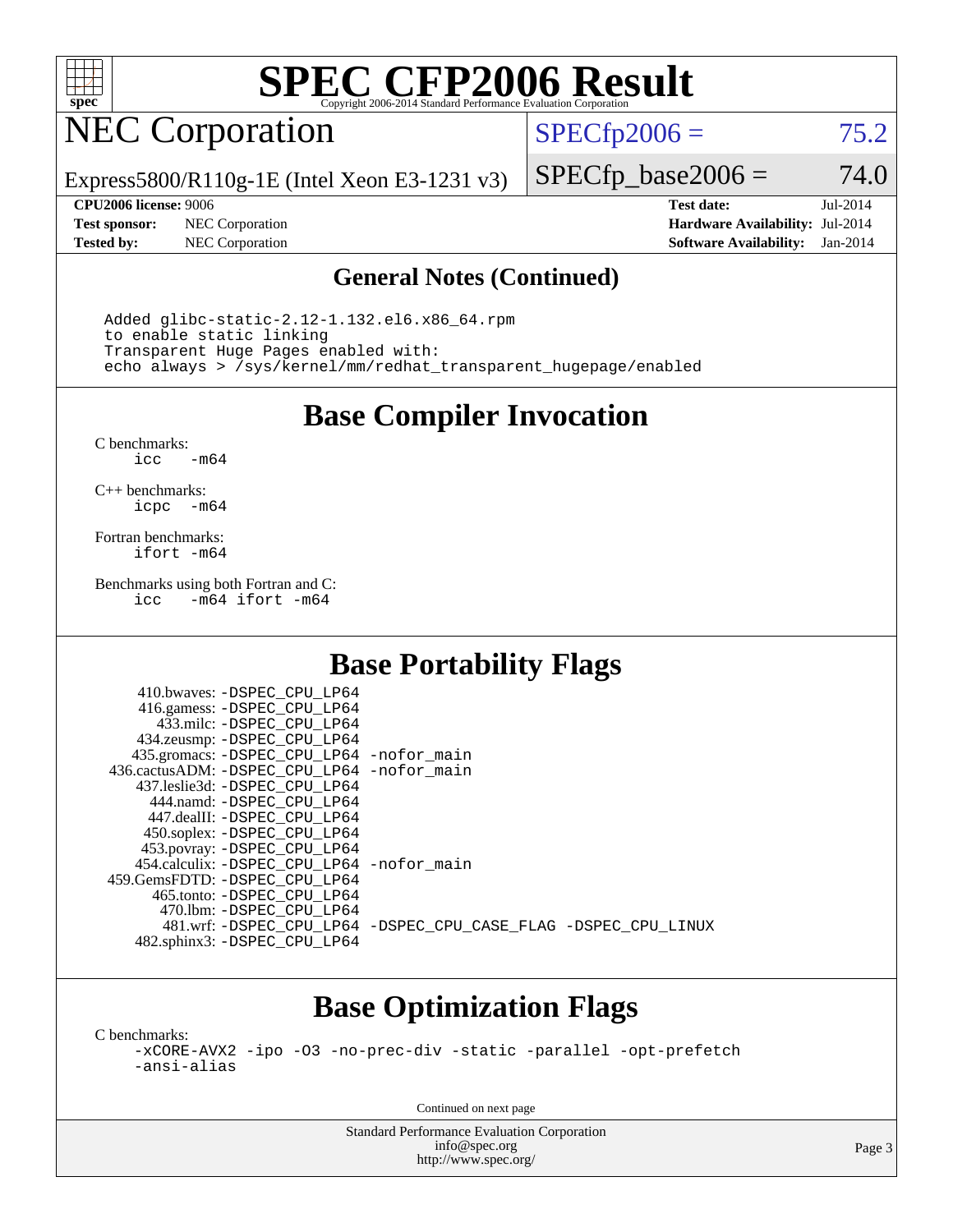

NEC Corporation

 $SPECfp2006 = 75.2$  $SPECfp2006 = 75.2$ 

Express5800/R110g-1E (Intel Xeon E3-1231 v3)

**[Test sponsor:](http://www.spec.org/auto/cpu2006/Docs/result-fields.html#Testsponsor)** NEC Corporation **[Hardware Availability:](http://www.spec.org/auto/cpu2006/Docs/result-fields.html#HardwareAvailability)** Jul-2014 **[Tested by:](http://www.spec.org/auto/cpu2006/Docs/result-fields.html#Testedby)** NEC Corporation **[Software Availability:](http://www.spec.org/auto/cpu2006/Docs/result-fields.html#SoftwareAvailability)** Jan-2014

**[CPU2006 license:](http://www.spec.org/auto/cpu2006/Docs/result-fields.html#CPU2006license)** 9006 **[Test date:](http://www.spec.org/auto/cpu2006/Docs/result-fields.html#Testdate)** Jul-2014

 $SPECfp\_base2006 = 74.0$ 

### **[Base Optimization Flags \(Continued\)](http://www.spec.org/auto/cpu2006/Docs/result-fields.html#BaseOptimizationFlags)**

[C++ benchmarks:](http://www.spec.org/auto/cpu2006/Docs/result-fields.html#CXXbenchmarks) [-xCORE-AVX2](http://www.spec.org/cpu2006/results/res2014q3/cpu2006-20140805-30761.flags.html#user_CXXbase_f-xAVX2_5f5fc0cbe2c9f62c816d3e45806c70d7) [-ipo](http://www.spec.org/cpu2006/results/res2014q3/cpu2006-20140805-30761.flags.html#user_CXXbase_f-ipo) [-O3](http://www.spec.org/cpu2006/results/res2014q3/cpu2006-20140805-30761.flags.html#user_CXXbase_f-O3) [-no-prec-div](http://www.spec.org/cpu2006/results/res2014q3/cpu2006-20140805-30761.flags.html#user_CXXbase_f-no-prec-div) [-static](http://www.spec.org/cpu2006/results/res2014q3/cpu2006-20140805-30761.flags.html#user_CXXbase_f-static) [-opt-prefetch](http://www.spec.org/cpu2006/results/res2014q3/cpu2006-20140805-30761.flags.html#user_CXXbase_f-opt-prefetch) [-ansi-alias](http://www.spec.org/cpu2006/results/res2014q3/cpu2006-20140805-30761.flags.html#user_CXXbase_f-ansi-alias)

[Fortran benchmarks](http://www.spec.org/auto/cpu2006/Docs/result-fields.html#Fortranbenchmarks): [-xCORE-AVX2](http://www.spec.org/cpu2006/results/res2014q3/cpu2006-20140805-30761.flags.html#user_FCbase_f-xAVX2_5f5fc0cbe2c9f62c816d3e45806c70d7) [-ipo](http://www.spec.org/cpu2006/results/res2014q3/cpu2006-20140805-30761.flags.html#user_FCbase_f-ipo) [-O3](http://www.spec.org/cpu2006/results/res2014q3/cpu2006-20140805-30761.flags.html#user_FCbase_f-O3) [-no-prec-div](http://www.spec.org/cpu2006/results/res2014q3/cpu2006-20140805-30761.flags.html#user_FCbase_f-no-prec-div) [-static](http://www.spec.org/cpu2006/results/res2014q3/cpu2006-20140805-30761.flags.html#user_FCbase_f-static) [-parallel](http://www.spec.org/cpu2006/results/res2014q3/cpu2006-20140805-30761.flags.html#user_FCbase_f-parallel) [-opt-prefetch](http://www.spec.org/cpu2006/results/res2014q3/cpu2006-20140805-30761.flags.html#user_FCbase_f-opt-prefetch)

[Benchmarks using both Fortran and C](http://www.spec.org/auto/cpu2006/Docs/result-fields.html#BenchmarksusingbothFortranandC): [-xCORE-AVX2](http://www.spec.org/cpu2006/results/res2014q3/cpu2006-20140805-30761.flags.html#user_CC_FCbase_f-xAVX2_5f5fc0cbe2c9f62c816d3e45806c70d7) [-ipo](http://www.spec.org/cpu2006/results/res2014q3/cpu2006-20140805-30761.flags.html#user_CC_FCbase_f-ipo) [-O3](http://www.spec.org/cpu2006/results/res2014q3/cpu2006-20140805-30761.flags.html#user_CC_FCbase_f-O3) [-no-prec-div](http://www.spec.org/cpu2006/results/res2014q3/cpu2006-20140805-30761.flags.html#user_CC_FCbase_f-no-prec-div) [-static](http://www.spec.org/cpu2006/results/res2014q3/cpu2006-20140805-30761.flags.html#user_CC_FCbase_f-static) [-parallel](http://www.spec.org/cpu2006/results/res2014q3/cpu2006-20140805-30761.flags.html#user_CC_FCbase_f-parallel) [-opt-prefetch](http://www.spec.org/cpu2006/results/res2014q3/cpu2006-20140805-30761.flags.html#user_CC_FCbase_f-opt-prefetch) [-ansi-alias](http://www.spec.org/cpu2006/results/res2014q3/cpu2006-20140805-30761.flags.html#user_CC_FCbase_f-ansi-alias)

**[Peak Compiler Invocation](http://www.spec.org/auto/cpu2006/Docs/result-fields.html#PeakCompilerInvocation)**

[C benchmarks](http://www.spec.org/auto/cpu2006/Docs/result-fields.html#Cbenchmarks):<br> $\frac{icc}{c}$  $-m64$ 

[C++ benchmarks:](http://www.spec.org/auto/cpu2006/Docs/result-fields.html#CXXbenchmarks) [icpc -m64](http://www.spec.org/cpu2006/results/res2014q3/cpu2006-20140805-30761.flags.html#user_CXXpeak_intel_icpc_64bit_bedb90c1146cab66620883ef4f41a67e)

[Fortran benchmarks](http://www.spec.org/auto/cpu2006/Docs/result-fields.html#Fortranbenchmarks): [ifort -m64](http://www.spec.org/cpu2006/results/res2014q3/cpu2006-20140805-30761.flags.html#user_FCpeak_intel_ifort_64bit_ee9d0fb25645d0210d97eb0527dcc06e)

[Benchmarks using both Fortran and C](http://www.spec.org/auto/cpu2006/Docs/result-fields.html#BenchmarksusingbothFortranandC): [icc -m64](http://www.spec.org/cpu2006/results/res2014q3/cpu2006-20140805-30761.flags.html#user_CC_FCpeak_intel_icc_64bit_0b7121f5ab7cfabee23d88897260401c) [ifort -m64](http://www.spec.org/cpu2006/results/res2014q3/cpu2006-20140805-30761.flags.html#user_CC_FCpeak_intel_ifort_64bit_ee9d0fb25645d0210d97eb0527dcc06e)

### **[Peak Portability Flags](http://www.spec.org/auto/cpu2006/Docs/result-fields.html#PeakPortabilityFlags)**

Same as Base Portability Flags

### **[Peak Optimization Flags](http://www.spec.org/auto/cpu2006/Docs/result-fields.html#PeakOptimizationFlags)**

[C benchmarks](http://www.spec.org/auto/cpu2006/Docs/result-fields.html#Cbenchmarks):

 433.milc: [-xCORE-AVX2](http://www.spec.org/cpu2006/results/res2014q3/cpu2006-20140805-30761.flags.html#user_peakPASS2_CFLAGSPASS2_LDFLAGS433_milc_f-xAVX2_5f5fc0cbe2c9f62c816d3e45806c70d7)(pass 2) [-prof-gen](http://www.spec.org/cpu2006/results/res2014q3/cpu2006-20140805-30761.flags.html#user_peakPASS1_CFLAGSPASS1_LDFLAGS433_milc_prof_gen_e43856698f6ca7b7e442dfd80e94a8fc)(pass 1) [-ipo](http://www.spec.org/cpu2006/results/res2014q3/cpu2006-20140805-30761.flags.html#user_peakPASS2_CFLAGSPASS2_LDFLAGS433_milc_f-ipo)(pass 2) [-O3](http://www.spec.org/cpu2006/results/res2014q3/cpu2006-20140805-30761.flags.html#user_peakPASS2_CFLAGSPASS2_LDFLAGS433_milc_f-O3)(pass 2) [-no-prec-div](http://www.spec.org/cpu2006/results/res2014q3/cpu2006-20140805-30761.flags.html#user_peakPASS2_CFLAGSPASS2_LDFLAGS433_milc_f-no-prec-div)(pass 2) [-prof-use](http://www.spec.org/cpu2006/results/res2014q3/cpu2006-20140805-30761.flags.html#user_peakPASS2_CFLAGSPASS2_LDFLAGS433_milc_prof_use_bccf7792157ff70d64e32fe3e1250b55)(pass 2) [-static](http://www.spec.org/cpu2006/results/res2014q3/cpu2006-20140805-30761.flags.html#user_peakOPTIMIZE433_milc_f-static) [-auto-ilp32](http://www.spec.org/cpu2006/results/res2014q3/cpu2006-20140805-30761.flags.html#user_peakCOPTIMIZE433_milc_f-auto-ilp32) [-ansi-alias](http://www.spec.org/cpu2006/results/res2014q3/cpu2006-20140805-30761.flags.html#user_peakCOPTIMIZE433_milc_f-ansi-alias)

 $470.$ lbm: basepeak = yes

 $482$ .sphinx3: basepeak = yes

[C++ benchmarks:](http://www.spec.org/auto/cpu2006/Docs/result-fields.html#CXXbenchmarks)

 444.namd: [-xCORE-AVX2](http://www.spec.org/cpu2006/results/res2014q3/cpu2006-20140805-30761.flags.html#user_peakPASS2_CXXFLAGSPASS2_LDFLAGS444_namd_f-xAVX2_5f5fc0cbe2c9f62c816d3e45806c70d7)(pass 2) [-prof-gen](http://www.spec.org/cpu2006/results/res2014q3/cpu2006-20140805-30761.flags.html#user_peakPASS1_CXXFLAGSPASS1_LDFLAGS444_namd_prof_gen_e43856698f6ca7b7e442dfd80e94a8fc)(pass 1) [-ipo](http://www.spec.org/cpu2006/results/res2014q3/cpu2006-20140805-30761.flags.html#user_peakPASS2_CXXFLAGSPASS2_LDFLAGS444_namd_f-ipo)(pass 2) [-O3](http://www.spec.org/cpu2006/results/res2014q3/cpu2006-20140805-30761.flags.html#user_peakPASS2_CXXFLAGSPASS2_LDFLAGS444_namd_f-O3)(pass 2) [-no-prec-div](http://www.spec.org/cpu2006/results/res2014q3/cpu2006-20140805-30761.flags.html#user_peakPASS2_CXXFLAGSPASS2_LDFLAGS444_namd_f-no-prec-div)(pass 2) [-prof-use](http://www.spec.org/cpu2006/results/res2014q3/cpu2006-20140805-30761.flags.html#user_peakPASS2_CXXFLAGSPASS2_LDFLAGS444_namd_prof_use_bccf7792157ff70d64e32fe3e1250b55)(pass 2) [-fno-alias](http://www.spec.org/cpu2006/results/res2014q3/cpu2006-20140805-30761.flags.html#user_peakCXXOPTIMIZEOPTIMIZE444_namd_f-no-alias_694e77f6c5a51e658e82ccff53a9e63a) [-auto-ilp32](http://www.spec.org/cpu2006/results/res2014q3/cpu2006-20140805-30761.flags.html#user_peakCXXOPTIMIZE444_namd_f-auto-ilp32)

Continued on next page

Standard Performance Evaluation Corporation [info@spec.org](mailto:info@spec.org) <http://www.spec.org/>

Page 4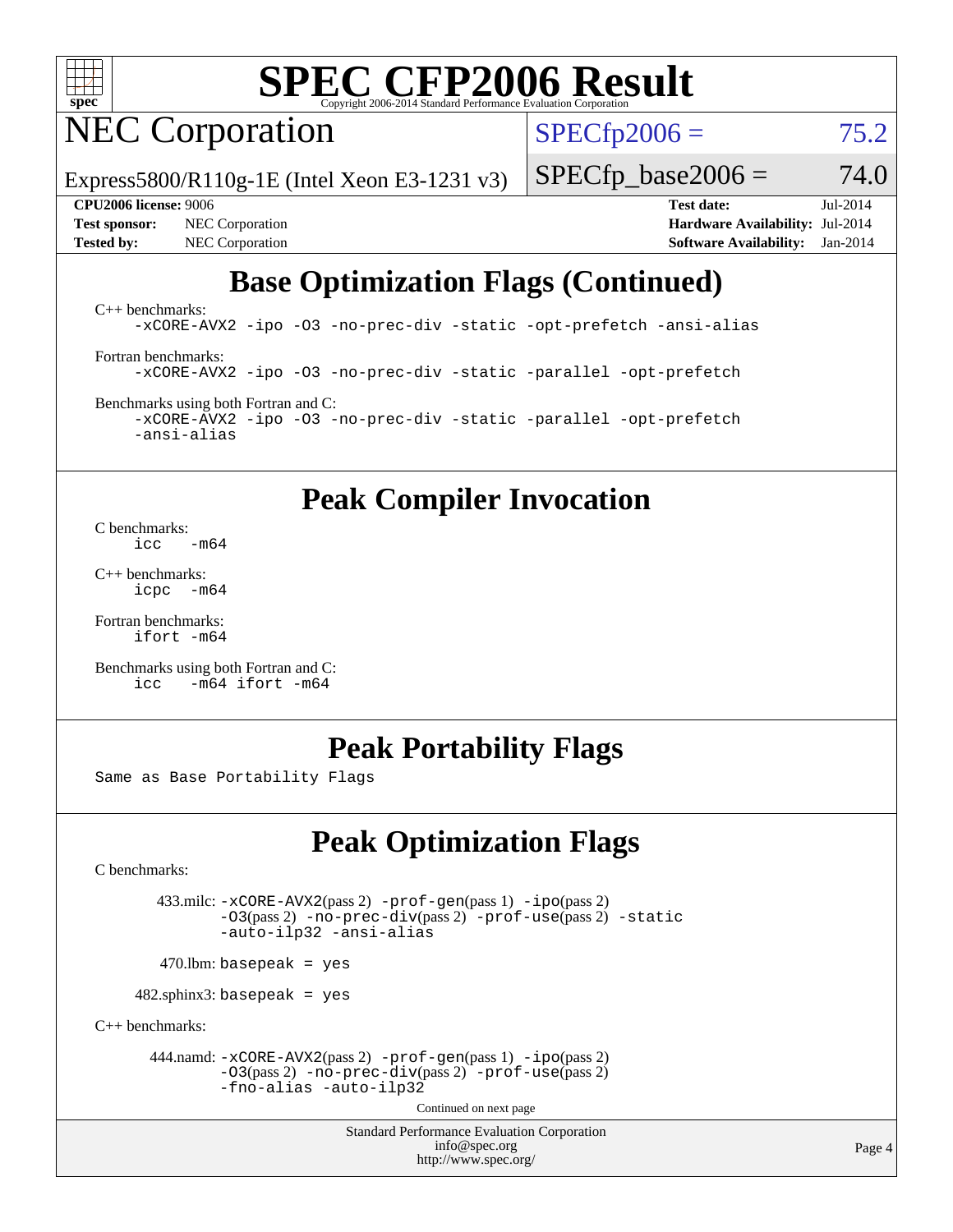

NEC Corporation

 $SPECfp2006 = 75.2$  $SPECfp2006 = 75.2$ 

Express5800/R110g-1E (Intel Xeon E3-1231 v3)

**[Tested by:](http://www.spec.org/auto/cpu2006/Docs/result-fields.html#Testedby)** NEC Corporation **[Software Availability:](http://www.spec.org/auto/cpu2006/Docs/result-fields.html#SoftwareAvailability)** Jan-2014

**[CPU2006 license:](http://www.spec.org/auto/cpu2006/Docs/result-fields.html#CPU2006license)** 9006 **[Test date:](http://www.spec.org/auto/cpu2006/Docs/result-fields.html#Testdate)** Jul-2014 **[Test sponsor:](http://www.spec.org/auto/cpu2006/Docs/result-fields.html#Testsponsor)** NEC Corporation **[Hardware Availability:](http://www.spec.org/auto/cpu2006/Docs/result-fields.html#HardwareAvailability)** Jul-2014

 $SPECTp\_base2006 = 74.0$ 

### **[Peak Optimization Flags \(Continued\)](http://www.spec.org/auto/cpu2006/Docs/result-fields.html#PeakOptimizationFlags)**

 447.dealII: basepeak = yes  $450$ .soplex: basepeak = yes 453.povray: [-xCORE-AVX2](http://www.spec.org/cpu2006/results/res2014q3/cpu2006-20140805-30761.flags.html#user_peakPASS2_CXXFLAGSPASS2_LDFLAGS453_povray_f-xAVX2_5f5fc0cbe2c9f62c816d3e45806c70d7)(pass 2) [-prof-gen](http://www.spec.org/cpu2006/results/res2014q3/cpu2006-20140805-30761.flags.html#user_peakPASS1_CXXFLAGSPASS1_LDFLAGS453_povray_prof_gen_e43856698f6ca7b7e442dfd80e94a8fc)(pass 1) [-ipo](http://www.spec.org/cpu2006/results/res2014q3/cpu2006-20140805-30761.flags.html#user_peakPASS2_CXXFLAGSPASS2_LDFLAGS453_povray_f-ipo)(pass 2) [-O3](http://www.spec.org/cpu2006/results/res2014q3/cpu2006-20140805-30761.flags.html#user_peakPASS2_CXXFLAGSPASS2_LDFLAGS453_povray_f-O3)(pass 2) [-no-prec-div](http://www.spec.org/cpu2006/results/res2014q3/cpu2006-20140805-30761.flags.html#user_peakPASS2_CXXFLAGSPASS2_LDFLAGS453_povray_f-no-prec-div)(pass 2) [-prof-use](http://www.spec.org/cpu2006/results/res2014q3/cpu2006-20140805-30761.flags.html#user_peakPASS2_CXXFLAGSPASS2_LDFLAGS453_povray_prof_use_bccf7792157ff70d64e32fe3e1250b55)(pass 2) [-unroll4](http://www.spec.org/cpu2006/results/res2014q3/cpu2006-20140805-30761.flags.html#user_peakCXXOPTIMIZE453_povray_f-unroll_4e5e4ed65b7fd20bdcd365bec371b81f) [-ansi-alias](http://www.spec.org/cpu2006/results/res2014q3/cpu2006-20140805-30761.flags.html#user_peakCXXOPTIMIZE453_povray_f-ansi-alias) [Fortran benchmarks](http://www.spec.org/auto/cpu2006/Docs/result-fields.html#Fortranbenchmarks):  $410.bwaves: basepeak = yes$  416.gamess: [-xCORE-AVX2](http://www.spec.org/cpu2006/results/res2014q3/cpu2006-20140805-30761.flags.html#user_peakPASS2_FFLAGSPASS2_LDFLAGS416_gamess_f-xAVX2_5f5fc0cbe2c9f62c816d3e45806c70d7)(pass 2) [-prof-gen](http://www.spec.org/cpu2006/results/res2014q3/cpu2006-20140805-30761.flags.html#user_peakPASS1_FFLAGSPASS1_LDFLAGS416_gamess_prof_gen_e43856698f6ca7b7e442dfd80e94a8fc)(pass 1) [-ipo](http://www.spec.org/cpu2006/results/res2014q3/cpu2006-20140805-30761.flags.html#user_peakPASS2_FFLAGSPASS2_LDFLAGS416_gamess_f-ipo)(pass 2) [-O3](http://www.spec.org/cpu2006/results/res2014q3/cpu2006-20140805-30761.flags.html#user_peakPASS2_FFLAGSPASS2_LDFLAGS416_gamess_f-O3)(pass 2) [-no-prec-div](http://www.spec.org/cpu2006/results/res2014q3/cpu2006-20140805-30761.flags.html#user_peakPASS2_FFLAGSPASS2_LDFLAGS416_gamess_f-no-prec-div)(pass 2) [-prof-use](http://www.spec.org/cpu2006/results/res2014q3/cpu2006-20140805-30761.flags.html#user_peakPASS2_FFLAGSPASS2_LDFLAGS416_gamess_prof_use_bccf7792157ff70d64e32fe3e1250b55)(pass 2) [-unroll2](http://www.spec.org/cpu2006/results/res2014q3/cpu2006-20140805-30761.flags.html#user_peakOPTIMIZE416_gamess_f-unroll_784dae83bebfb236979b41d2422d7ec2) [-inline-level=0](http://www.spec.org/cpu2006/results/res2014q3/cpu2006-20140805-30761.flags.html#user_peakOPTIMIZE416_gamess_f-inline-level_318d07a09274ad25e8d15dbfaa68ba50) [-scalar-rep-](http://www.spec.org/cpu2006/results/res2014q3/cpu2006-20140805-30761.flags.html#user_peakOPTIMIZE416_gamess_f-disablescalarrep_abbcad04450fb118e4809c81d83c8a1d) [-static](http://www.spec.org/cpu2006/results/res2014q3/cpu2006-20140805-30761.flags.html#user_peakOPTIMIZE416_gamess_f-static) 434.zeusmp: basepeak = yes 437.leslie3d: basepeak = yes 459.GemsFDTD: basepeak = yes 465.tonto: [-xCORE-AVX2](http://www.spec.org/cpu2006/results/res2014q3/cpu2006-20140805-30761.flags.html#user_peakPASS2_FFLAGSPASS2_LDFLAGS465_tonto_f-xAVX2_5f5fc0cbe2c9f62c816d3e45806c70d7)(pass 2) [-prof-gen](http://www.spec.org/cpu2006/results/res2014q3/cpu2006-20140805-30761.flags.html#user_peakPASS1_FFLAGSPASS1_LDFLAGS465_tonto_prof_gen_e43856698f6ca7b7e442dfd80e94a8fc)(pass 1) [-ipo](http://www.spec.org/cpu2006/results/res2014q3/cpu2006-20140805-30761.flags.html#user_peakPASS2_FFLAGSPASS2_LDFLAGS465_tonto_f-ipo)(pass 2) [-O3](http://www.spec.org/cpu2006/results/res2014q3/cpu2006-20140805-30761.flags.html#user_peakPASS2_FFLAGSPASS2_LDFLAGS465_tonto_f-O3)(pass 2) [-no-prec-div](http://www.spec.org/cpu2006/results/res2014q3/cpu2006-20140805-30761.flags.html#user_peakPASS2_FFLAGSPASS2_LDFLAGS465_tonto_f-no-prec-div)(pass 2) [-prof-use](http://www.spec.org/cpu2006/results/res2014q3/cpu2006-20140805-30761.flags.html#user_peakPASS2_FFLAGSPASS2_LDFLAGS465_tonto_prof_use_bccf7792157ff70d64e32fe3e1250b55)(pass 2) [-inline-calloc](http://www.spec.org/cpu2006/results/res2014q3/cpu2006-20140805-30761.flags.html#user_peakOPTIMIZE465_tonto_f-inline-calloc) [-opt-malloc-options=3](http://www.spec.org/cpu2006/results/res2014q3/cpu2006-20140805-30761.flags.html#user_peakOPTIMIZE465_tonto_f-opt-malloc-options_13ab9b803cf986b4ee62f0a5998c2238) [-auto](http://www.spec.org/cpu2006/results/res2014q3/cpu2006-20140805-30761.flags.html#user_peakOPTIMIZE465_tonto_f-auto) [-unroll4](http://www.spec.org/cpu2006/results/res2014q3/cpu2006-20140805-30761.flags.html#user_peakOPTIMIZE465_tonto_f-unroll_4e5e4ed65b7fd20bdcd365bec371b81f) [Benchmarks using both Fortran and C](http://www.spec.org/auto/cpu2006/Docs/result-fields.html#BenchmarksusingbothFortranandC): 435.gromacs: basepeak = yes  $436.cactusADM: basepeak = yes$  454.calculix: [-xCORE-AVX2](http://www.spec.org/cpu2006/results/res2014q3/cpu2006-20140805-30761.flags.html#user_peakOPTIMIZE454_calculix_f-xAVX2_5f5fc0cbe2c9f62c816d3e45806c70d7) [-ipo](http://www.spec.org/cpu2006/results/res2014q3/cpu2006-20140805-30761.flags.html#user_peakOPTIMIZE454_calculix_f-ipo) [-O3](http://www.spec.org/cpu2006/results/res2014q3/cpu2006-20140805-30761.flags.html#user_peakOPTIMIZE454_calculix_f-O3) [-no-prec-div](http://www.spec.org/cpu2006/results/res2014q3/cpu2006-20140805-30761.flags.html#user_peakOPTIMIZE454_calculix_f-no-prec-div) [-auto-ilp32](http://www.spec.org/cpu2006/results/res2014q3/cpu2006-20140805-30761.flags.html#user_peakCOPTIMIZE454_calculix_f-auto-ilp32) [-ansi-alias](http://www.spec.org/cpu2006/results/res2014q3/cpu2006-20140805-30761.flags.html#user_peakCOPTIMIZE454_calculix_f-ansi-alias)  $481 \text{.m}$ : basepeak = yes

The flags files that were used to format this result can be browsed at <http://www.spec.org/cpu2006/flags/Intel-ic14.0-official-linux64.20140128.html> <http://www.spec.org/cpu2006/flags/NEC-Platform-Settings-V1.2-R120-RevB.html>

You can also download the XML flags sources by saving the following links: <http://www.spec.org/cpu2006/flags/Intel-ic14.0-official-linux64.20140128.xml> <http://www.spec.org/cpu2006/flags/NEC-Platform-Settings-V1.2-R120-RevB.xml>

> Standard Performance Evaluation Corporation [info@spec.org](mailto:info@spec.org) <http://www.spec.org/>